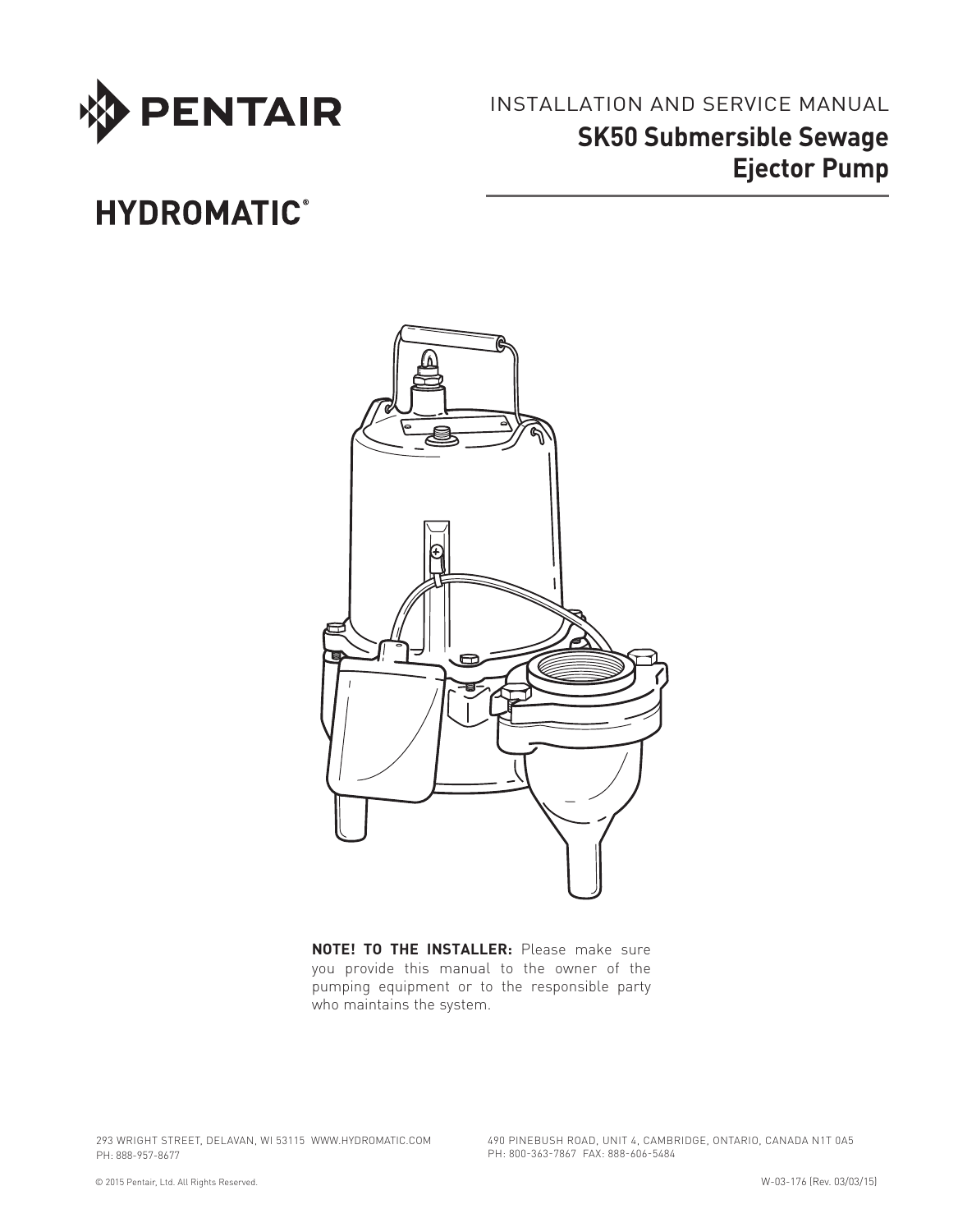## **General Information**

Thank you for purchasing your HYDROMATIC<sup>®</sup> pump. To help ensure years of trouble-free operation, please read the following manual carefully.

#### **Before Operation:**

Read the following instructions carefully. Reasonable care and safe methods should be practiced. Check local codes and requirements before installation.

#### **Attention:**

This manual contains important information for the safe use of this product. Read this manual completely before using this product and refer to it often for continued safe product use. DO NOT THROW AWAY OR LOSE THIS MANUAL. Keep it in a safe place so that you may refer to it often.

**WARNING: Before handling these pumps and controls, always disconnect the power first. Do not smoke or use sparkable electrical devices or flames in a septic (gaseous) or possible septic sump.**

#### **California Proposition 65 Warning**

**AWARNING** This product and related accessories contain chemicals known to the State of California to cause cancer, birth defects or other reproductive harm.

## **Pump Warning**

#### **To reduce risk of electrical shock:**

#### 1. **Risk of Electrical Shock:**

This pump has not been investigated for use in swimming pool areas.

#### 2. **Risk of Electrical Shock:**

 Connect only to a properly grounded receptacle.

Septic tank is to be vented in accordance with local plumbing codes.

 Do not smoke or use sparkable electrical devices or flame in a septic (gaseous) or possible septic sump.

 If a septic sump condition exists and if entry into sump is-

 necessary, then (1) provide proper safety precautions per OSHA requirements and (2) do not enter sump until these precautions are strictly adhered to.

 Do not install pump in location classified as hazardous per N.E.C., ANSI/NFPA 70 - 2001.

Failure to heed above cautions could result in injury or death.

## **Pump Installation**

These important instructions must be followed for satisfactory performance of your pump. Before installation, check your local electrical and plumbing codes.

- 1. Provide proper sump. Recommended minimum sump diameter is 18".
- 2. Make sure sump is free of string, cloth, nails, gravel, etc. before installing pump.
- 3. Do not set pump directly on the bottom of sump pit if it is not solid. Raise the pump by placing bricks or concrete blocks underneath it.
- 4. Use steel or plastic pipe for all connecting lines between pump and sewer outlet.

**Note: Some city regulations do not allow installing a pump with plastic pipe. Check local regulations.**

- 5. In applications where the pump may sit idle for months at a time, it is recommended that the pump(s) be cycled every month to ensure the pumping system is working properly when needed.
- 6. Hydromatic check valve should be installed in discharge pipe.
- 7. An audible alarm system, such as the Q Alert, for high water conditions should be installed in every pump pit for greater protection.

**Note: The Q Alert is for indoor use only. For outdoor applications contact your Hydromatic distributor.**

- 8. Connect to power source using 3-prong grounded AC receptacle. Do not remove ground pin from electrical plug. Do not use an extension cord or adaptor plug.
- 9. For proper automatic operation, make sure the pump power cord is plugged into the back of the piggyback receptacle on the wide angle float switch.
- 10.Use pump partially or completely submerged for pumping waterlike liquids (temperature to 140° F). The SK50 will pump solid materials up to 2" (spherical) in diameter. This pump has not been investigated for use in swimming pool areas.
- 11.**Caution:** Do not pump flammable liquids, strong chemicals or salt water.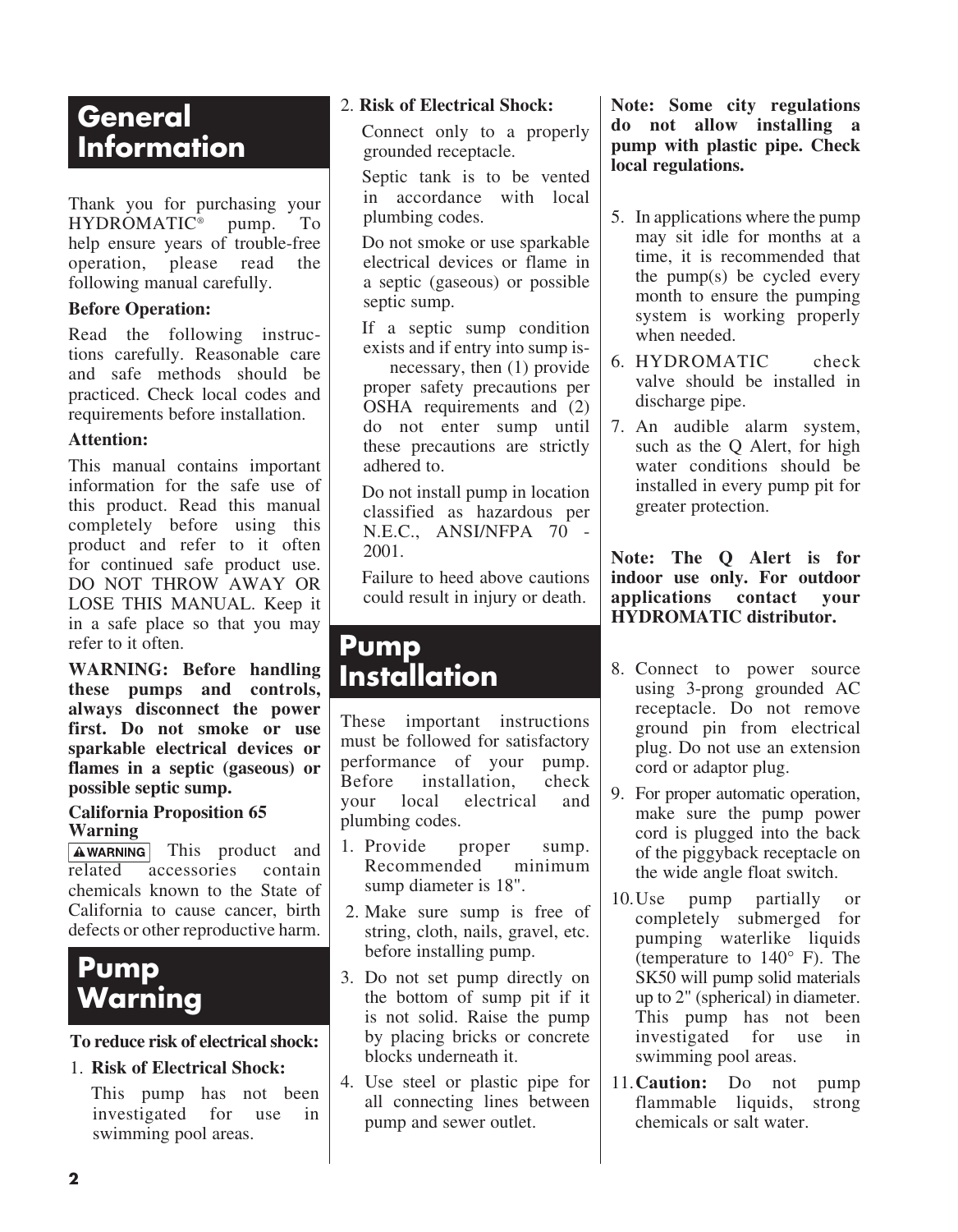## **Pump Servicing**

Read the following instructions carefully before replacing any parts. Reasonable care and safe methods should be practiced. Check local codes and requirements before installation. Only competent electrician should make the installations.

The following steps should be performed by an authorized Hydromatic service center or distributor.

#### **Note: Use extreme caution around electrical devices. Electrical shock may occur.**

- 1. Before removing pump from the sump, check to be sure the problem is not a blown fuse, tripped circuit breaker or a power cord not completely inserted into the receptacle.
- 2. If the unit is being operated by an optional float control switch, unplug the pump from the piggyback receptacle and plug the pump directly into the power source. If the pump starts each time it is plugged directly into the receptacle and does not start each time when plugged into the piggyback switch with the float raised or diaphragm pressed up to a start position, replace the complete switch assembly and retest with new assembly.
- 3. If pump fails the above two steps, remove pump and switch from power source to avoid electrical shock. Then pull the pump from the sump by the handle. Sandblast, if possible, any dirt or trash

from the outside of the pump before dismantling.

- 4. If the above tests have not resolved the problem, it may be in the electrical components of the pump. Starting with the power cord, inspect for cuts or nicks in the insulation. If the cord is damaged – replace it!
- 5. Using the ohmmeter, check the resistance of the motor windings by connecting one lead clip to each electrical "flat" prong on the power cord plug. The ohmmeter should be on R X 1 setting. Normal readings are .9 to 1.1 ohms for 115V, 2.9 to 3.4 for 230V.

To check the ground, place the ohmmeter on R X 100k, connect one lead clip to the "ground" prong on the power cord and touch the other lead clip to each "flat" prong individually. If the reading is other than infinity ( $\infty$  on the ohmmeter scale), a leakage through stator insulation or moisture in the windings is occurring and the stator must be removed, dried out and rechecked. A reading at zero indicates a dead short and the stator will have to be replaced.

- 6. To check to see if water has entered the motor cap, remove the pipe plug (3) at the top of the pump and drain the oil into a bucket. A milky appearance to the oil indicates that water has entered through either worn or damaged seals or O-rings and replacement is necessary.
- 7. Remove the four hex-head screws (8) from the motor housing and lift off the motor housing (21) very carefully as a grounding wire is attached to the inside of the motor housing (21). Remove the ground screw (22) and set the motor housing (21) aside.
- 8. To remove impeller, hold the rotor shaft assembly with screwdriver (screwdriver slot in shaft). Carefully tap impeller off shaft with a plastic or rubber hammer. Tap impeller (12) counterclockwise to remove. Loctite #277 is applied to shaft at assembly, so to remove impeller it will be necessary to break this seal. This is why the plastic or rubber hammer is used to avoid damage to the impeller.
- 9. Insert a screwdriver under the edge of the ceramic seal (11) and lift it off.
- 10. Remove the stationary half of the seal (11) by tapping it out lightly from the top of the seal plate and then clean the area with a cloth.
- 11. Remove the four bolts holding the motor (20) onto the seal plate (13) and tap the shaft and rotor assembly out with a plastic or rawhide hammer. The lower ball bearing will come out with the shaft and rotor assembly. If the bearing is rusted or feels rough when turned, it should be replaced as in Step 13.
- 12. Coat the replacement seal (11) with a thin oil (dielectric, same as in motor housing) coating and use a plastic pusher to install the seal (11) into the seal plate (13). Do not use any sharp instruments that may damage the seal. Do not chip, scratch or mar the carbon face.
- 13. If ball bearing replacement is necessary as determined in Step 11, press the bearing on the shaft pushing only on the inner face. If a press is not available, the bearing can be tapped on using a sleeve that bears only on the inner face.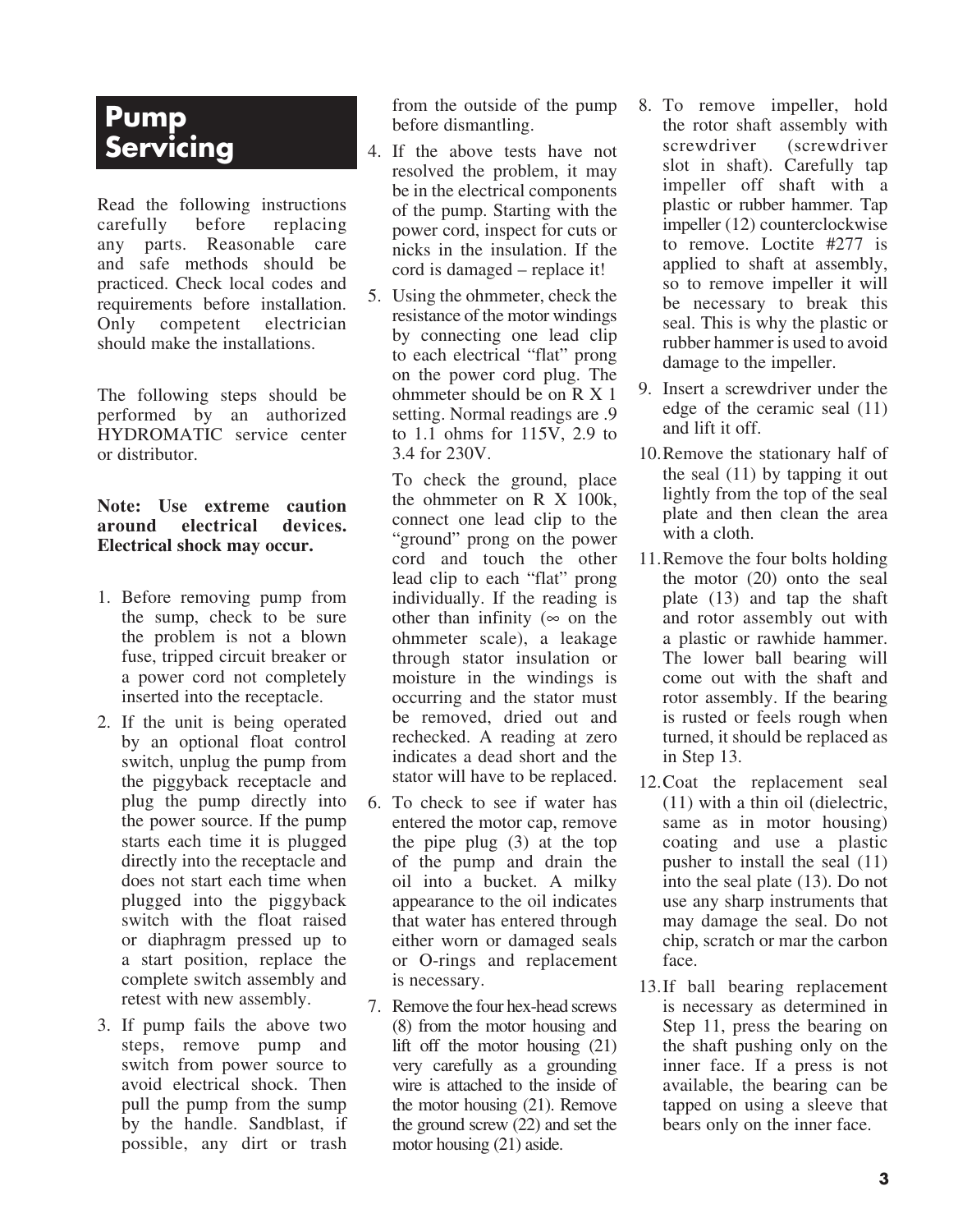



**Typical Installation**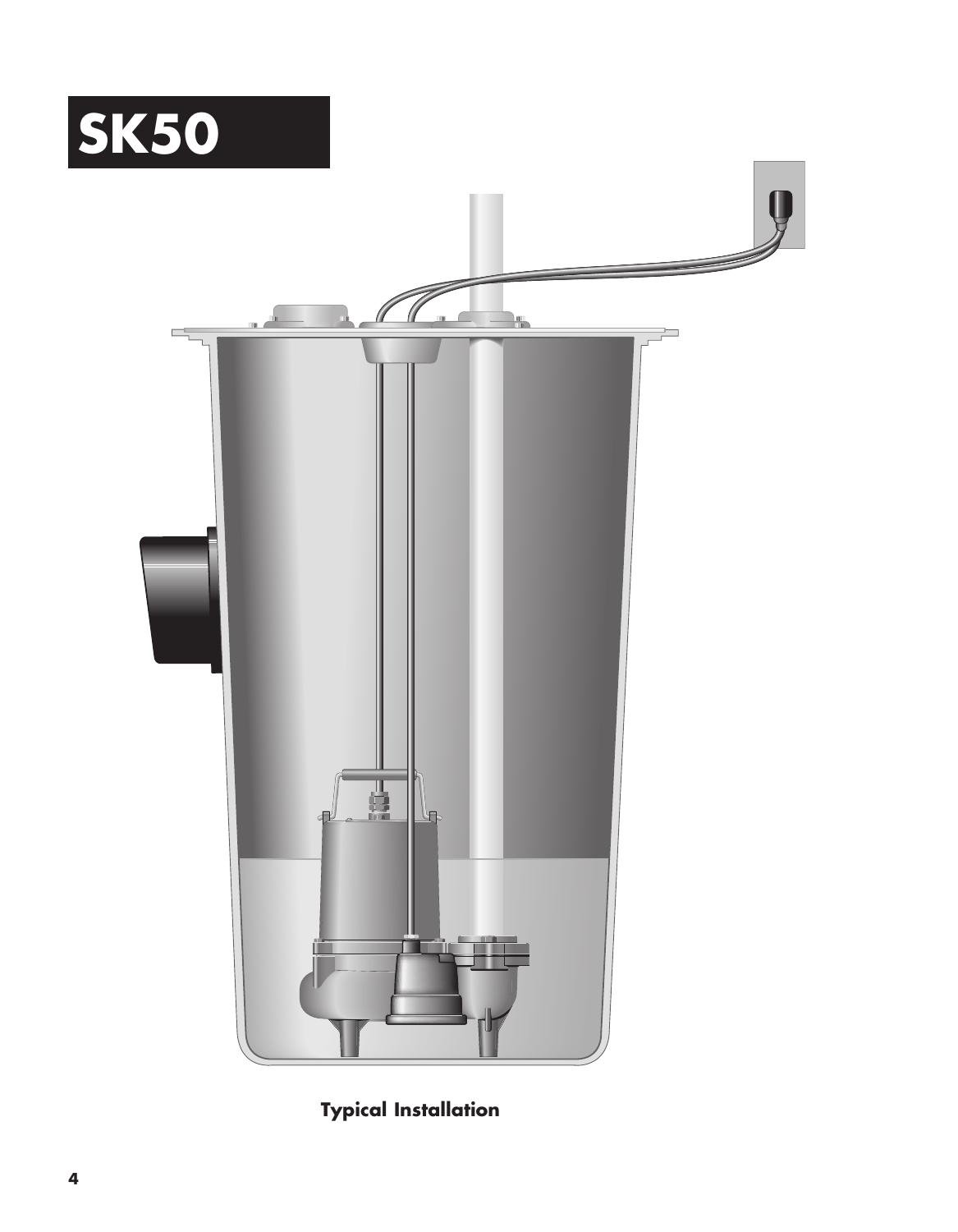## **Pump Servicing**

Pressing on the outer face will result in flat spots on the bearing and cause early failure.

- 14.Push the new rotor shaft and ball bearing assembly into the seal plate. (Note that the replacement rotor must be of the same manufacture as the existing stator, or vice versa.) Reassemble the motor (20) to the seal plate (13) with the four long cap screws. Be sure to tighten down the bolts evenly and firmly to prevent cocking of the stator. An uneven assembly can cause the rotor to rub the motor causing the motor to short.
- 15.Press the new ceramic seal (11) in place with the rubber ring facing the impeller. This should have a thin oil (dielectric, same as in motor housing) coating.

**Note: Ceramic must be kept clean. Any dirt will cause seal failure.**

16.Start the impeller on the shaft one to two turns; then, add a drop of Loctite #277 to the impeller threads and screw the impeller hand tight. The impeller will force the ceramic seal into position. The shaft should be free of dirt, grease, etc., or the Loctite will not hold as designed.

**Note: Loctite overrun onto the seal or bearing will result in shaft seizure.**

17. Remove the old seal ring (18) and stretch on new ring with O-ring lube.

 Do not roll the ring onto seal plate or water leakage into the motor housing will result.

- 18.Fasten the ground wire inside the motor housing and tuck wires up into the housing to prevent rubbing on the rotor; then assemble housing (21) to volute (14) with bolts (8).
- 19. Check for seal leaks by pressurizing the pump to 7 to 9 pounds of air pressure. Air bubbles should appear at first then stop. If air bubbles continue, recheck seals.
- 20.Fill the motor cap with high-grade transformer oil such as Sohio (5) Factopure SE40 Oil (or equivalent) to at least 1/4" over motor windings top plate, or to the top of the stator.

 Do not fill the motor housing completely. Allow air space for expansion.

 Replace oil pipe plug (3). Recheck with ohmmeter before applying power.

21.Plug the power cord into a grounded outlet and check pump running. Motor should run smoothly and be free of vibration.

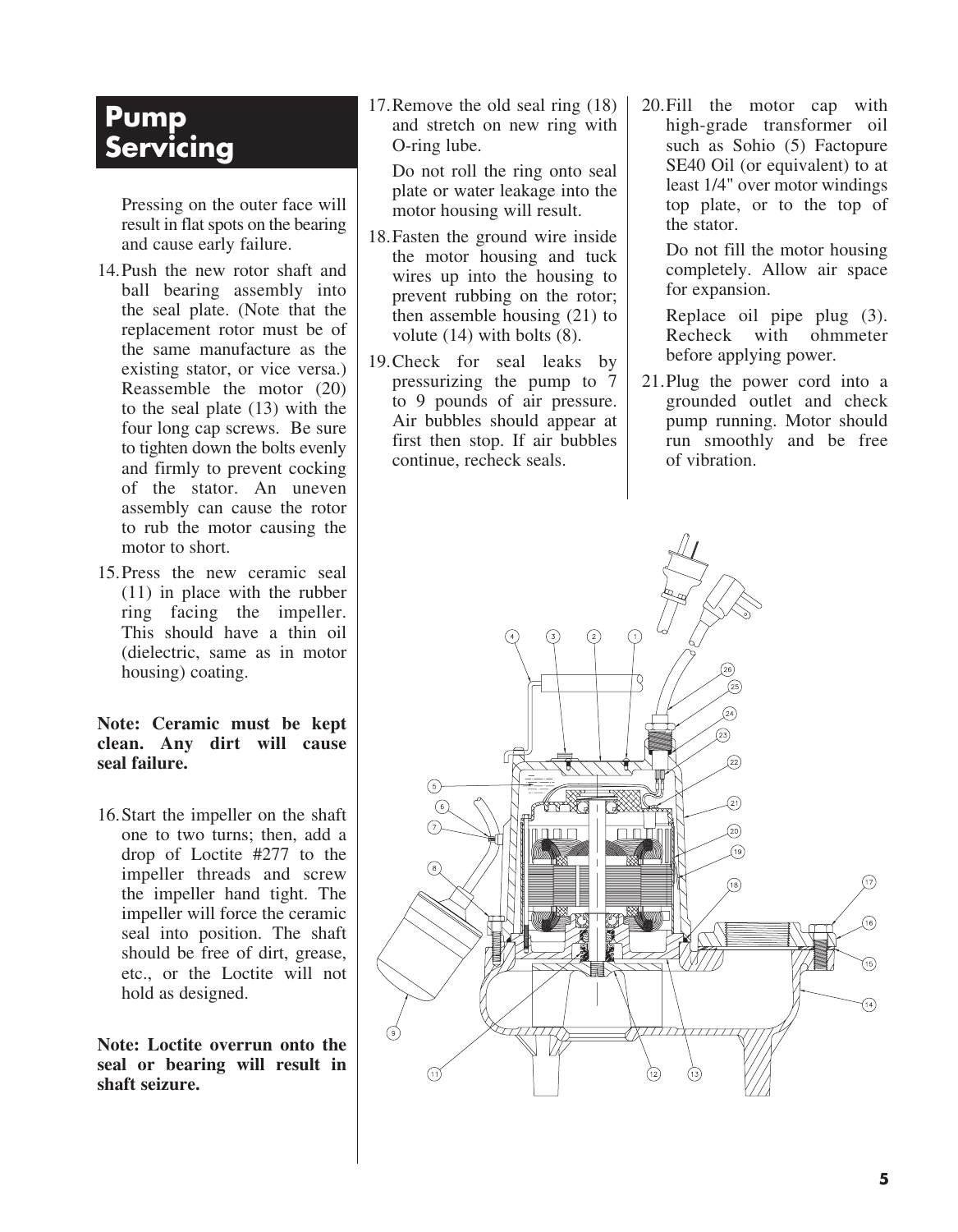

| Ref. No.     | Part No.       | <b>Description</b>                         | Qty.           | Ref. No. | Part No.       | <b>Description</b>              | Qty. |
|--------------|----------------|--------------------------------------------|----------------|----------|----------------|---------------------------------|------|
|              | 4580-001-1     | <b>Drive Screw</b>                         | $\overline{2}$ | 18       | 77-003-1       | 0-Ring                          |      |
| 2            | 13425-069-1    | Nameplate                                  |                | 19       | 13666-000-1    | <b>Ground Strap</b>             |      |
| 3            | 14077-000-1    | Pipe Plug                                  |                | 20       | 13559-000-1    | Motor 115/1/60                  |      |
|              | 60-000-5       | Handle                                     |                |          | 13593-000-1    | Motor 230/1/60                  |      |
| 5            |                | Oil-Paraffinic                             | 0.44           | 21       | $56 - 035 - 1$ | <b>Motor Housing</b>            |      |
| 6            | 1055-000-1     | <b>Switch Tether</b>                       |                | 22       | 14770-001-1    | <b>Ground Screw</b>             |      |
|              | $30 - 002 - 1$ | <b>Machine Screw</b>                       |                | 23       | 6000-053-1     | Wire Terminal 16GA              |      |
| 8            | 101-008-1      | Capscrew                                   |                |          | 6000-061-1     | Wire Terminal 16GA              |      |
| 9            | 13967-010-1    | Wide Angle Piggyback Switch 115V-10' (STD) |                | 24       | 139-014-1      | <b>Ring Seal</b>                |      |
|              | 13967-020-1    | Wide Angle Piggyback Switch 115V-20' (OPT) |                | 25       | 75-004-1       | <b>Cord Nut</b>                 |      |
|              | 13967-025-1    | Wide Angle Piggyback Switch 230V-20' (STD) |                | 26       | 14623-010-1    | Power Cord 16/3 115V-10'        |      |
| $\mathbf{1}$ | 14525A010      | Shaft Seal                                 |                |          | 14623-020-1    | Power Cord 16/3 115V-20'        |      |
| 12           | 4781-002-2     | Impeller                                   |                |          | 14623-210-1    | Power Cord 16/3 230V-10'        |      |
| 13           | 6846-003-1     | Seal Plate                                 |                |          | 14623-220-1    | Power Cord 16/3 230V-20'        |      |
| 14           | 6818-002-2     | Volute                                     |                | 27       | 14974-009-1    | Diaphragm Switch 115V-20' (OPT) |      |
| 15           | 324-001-1      | Gasket                                     |                |          | 14974-010-5    | Diaphragm Switch 230V-20' (OPT) |      |
| 16           | 208-000-2      | Discharge Flange 2" (STD)                  |                | 28       | 11455-003-1    | <b>Screw</b>                    |      |
|              | 207-000-2      | Discharge Flange 3" (OPT)                  |                | 29       | 5502-005-1     | Switch Bracket                  |      |
| 17           | 239-005-1      | Capscrew (2" Discharge)                    |                |          |                |                                 |      |
|              | 239-007-1      | Capscrew (3" Discharge)                    | 2              |          |                |                                 |      |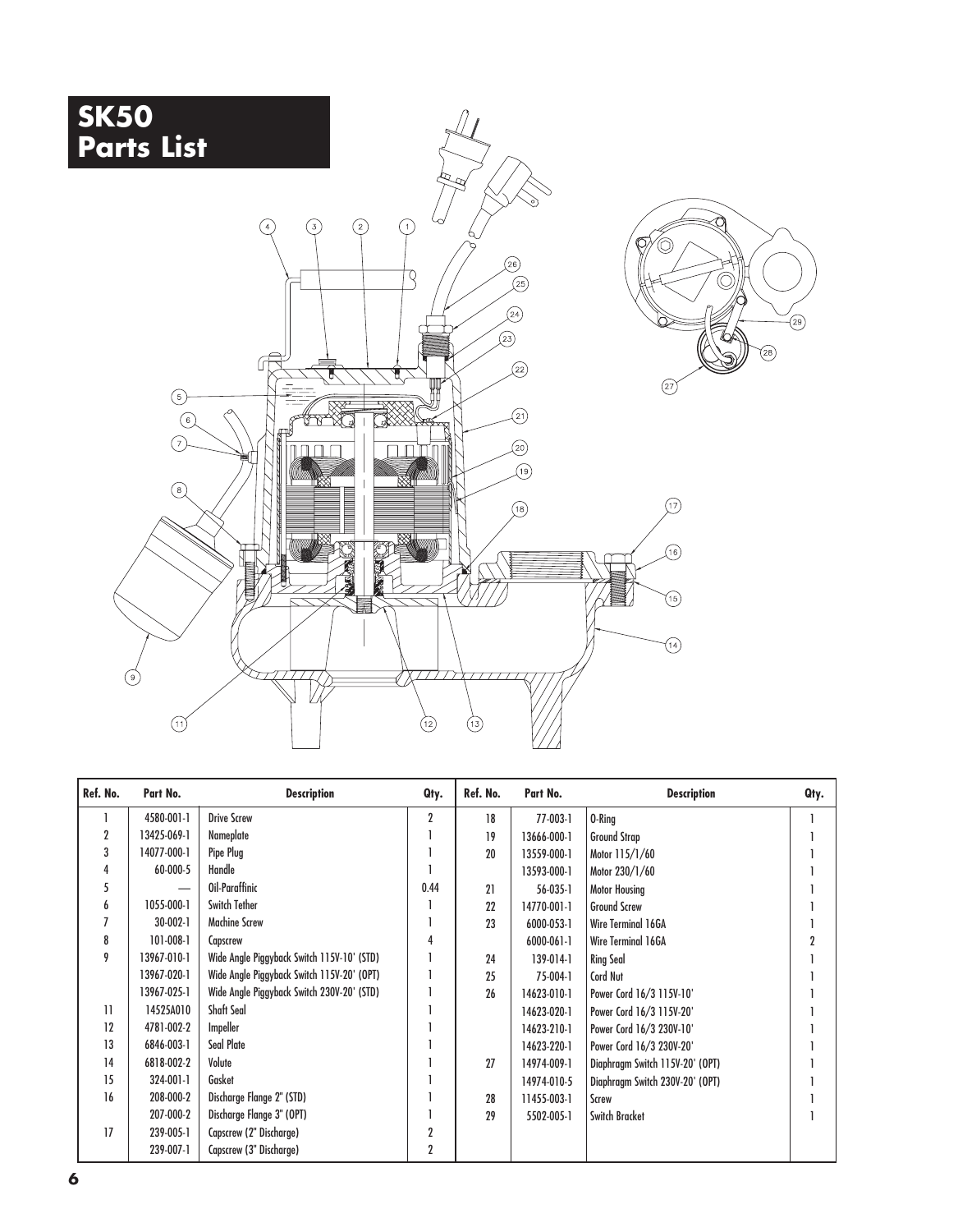# **Pump**<br>Notes